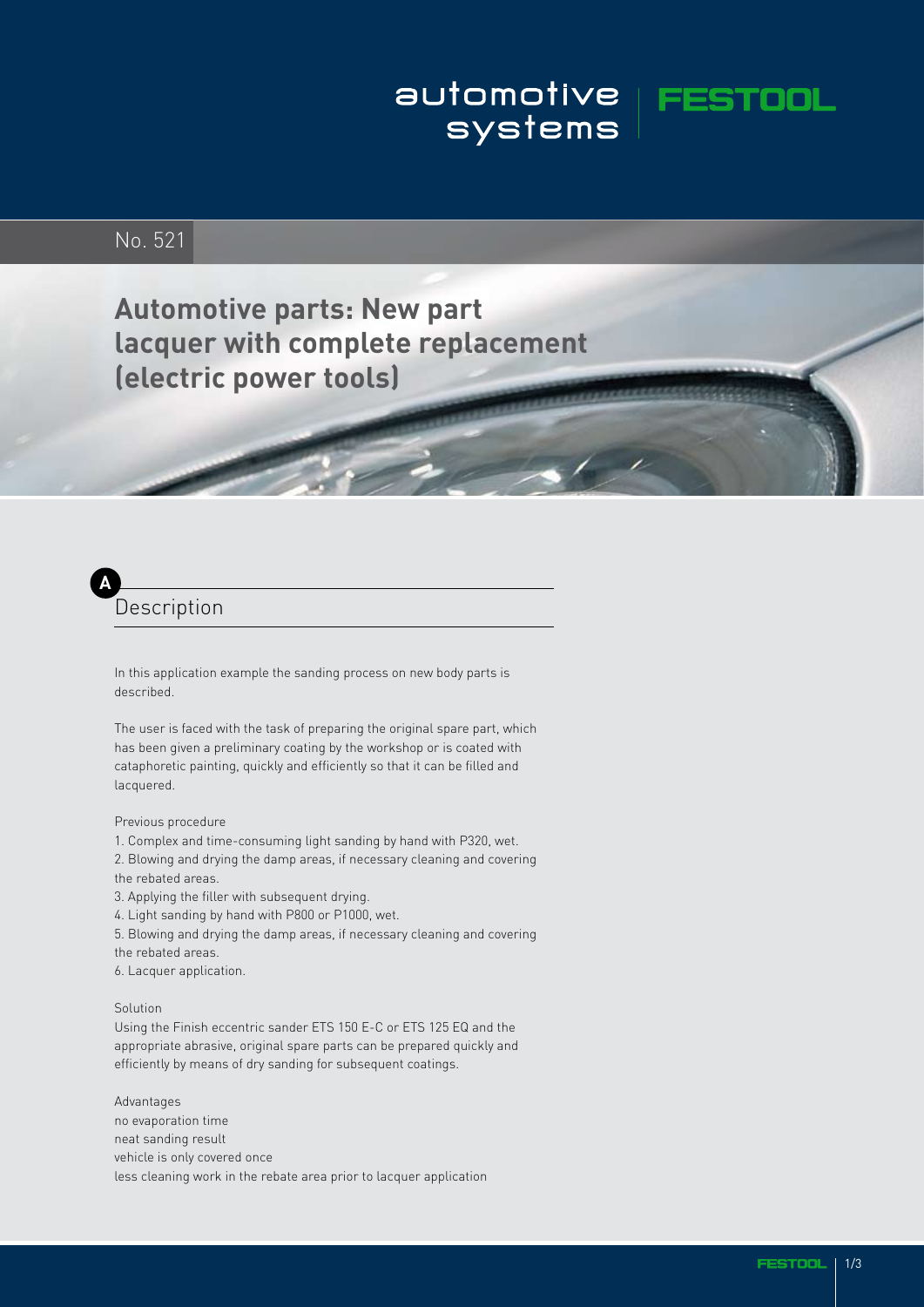

521/01



**B** Tools/Accessories

| Designation                                                 | Order No. |
|-------------------------------------------------------------|-----------|
| ETS 150/3 E-C (dia. 150 mm, 3 mm stroke)                    | 571732    |
| CTM series mobile dust extractor                            |           |
| Sanding pad, super soft ST-STF D150/17MJ-M8-SW              | 496145    |
| STF sanding discs Granat P 320 Ø150 STF D150/16 P320 GR/100 | 497156    |
| Sanding cloth, VERY FINE 320 115x152/30                     | 497088    |
| Alternative to FTS 150 F-C.                                 |           |
| ETS 125 EQ (dia. 125 mm, 2 mm stroke)                       | 571607    |
| Alternatives to the Granat P320:                            |           |
| Sanding cloth STF D150/0 A280 VL/5                          | 482779    |
| For harder coating of cataphoretic paint:                   |           |
| STF sanding discs Diamant STF D150/0 D500 DI/2              | 496512    |
|                                                             |           |

**C** Preparation/Set-up

> 1. If necessary position STF sanding pad (extra soft) on eccentric sander ETS. 2. Connect eccentric sander via the extractor hose at CT mobile dust extractor.



521/04

521/03





521/06



521/07